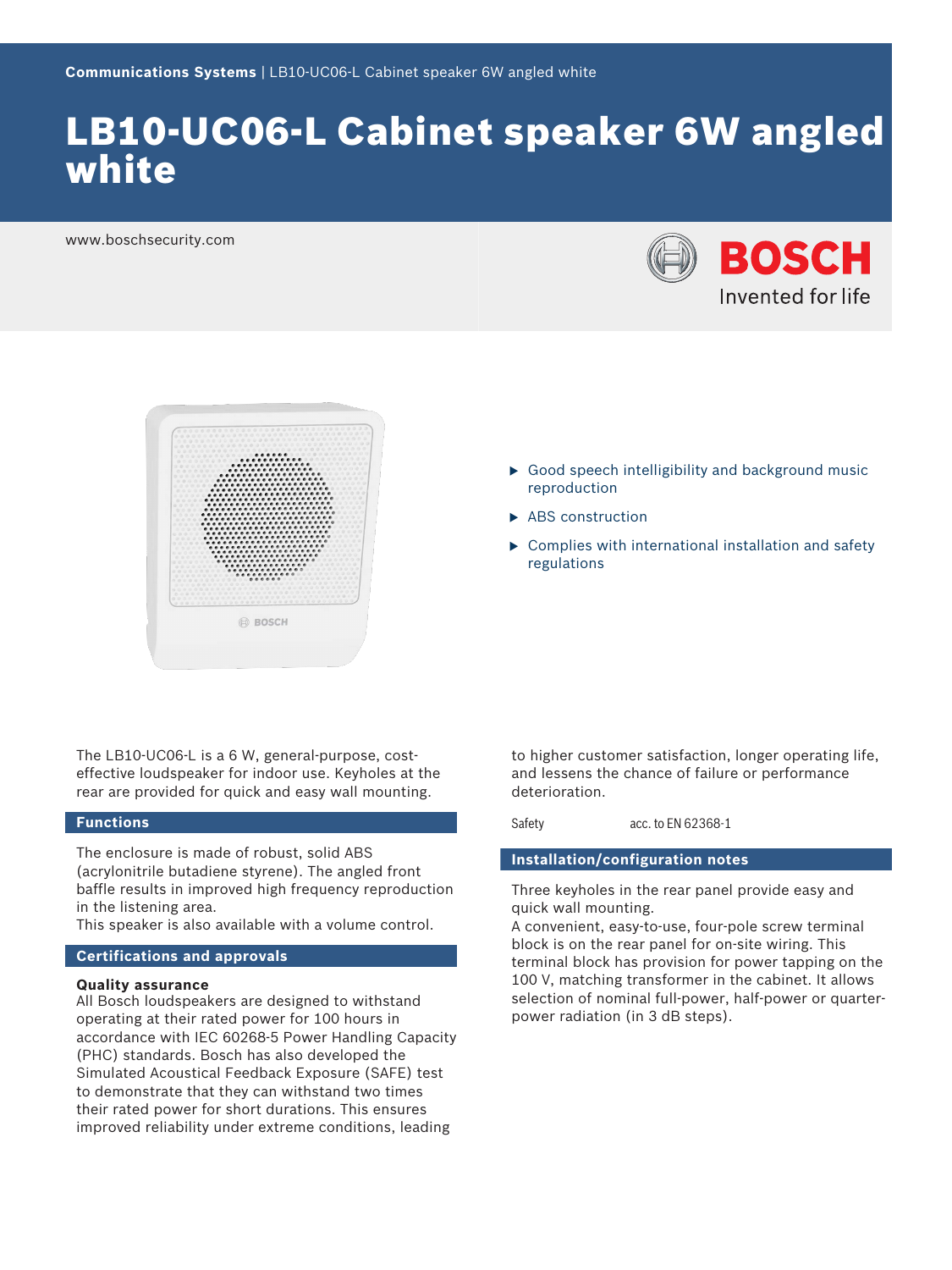

*LB10-UC06-x dimensions*





*Frequency response*

- *\_\_\_\_\_\_\_\_ Full-space measurement result*
- *- - Half-space measurement result*



*Polar diagram horizontal (high frequency). Normalized at 0 degrees axis.*



*Polar diagram horizontal (low frequency). Normalized at 0 degrees axis.*